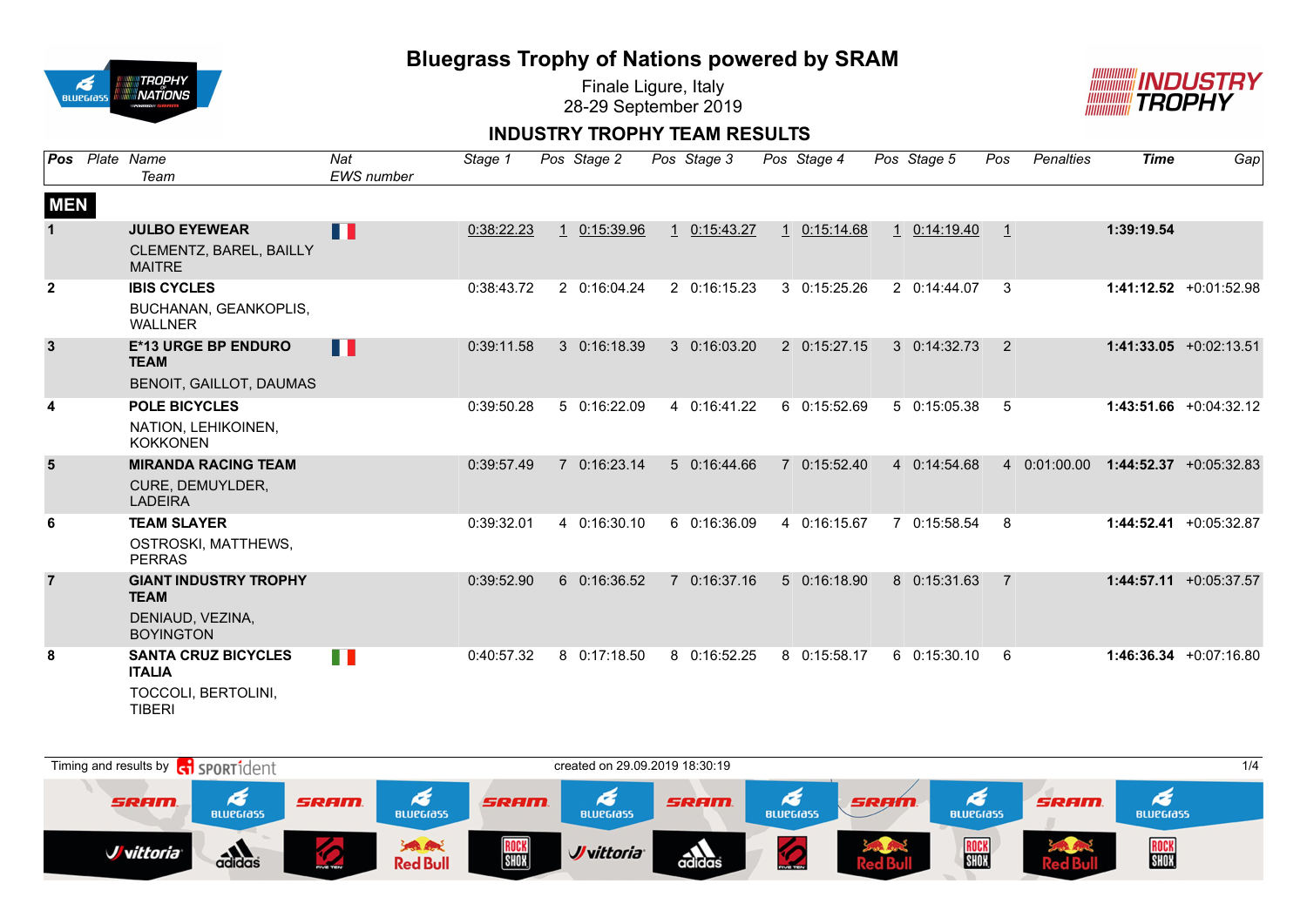

Finale Ligure, Italy 28-29 September 2019



### **INDUSTRY TROPHY TEAM RESULTS**

| Pos        | Plate Name<br>Team                                             | Nat<br><b>EWS</b> number | Stage 1    |    | Pos Stage 2   | Pos Stage 3   |    | Pos Stage 4   | Pos Stage 5      | Pos   | <b>Penalties</b> | <b>Time</b> | Gap                       |
|------------|----------------------------------------------------------------|--------------------------|------------|----|---------------|---------------|----|---------------|------------------|-------|------------------|-------------|---------------------------|
| <b>MEN</b> |                                                                |                          |            |    |               |               |    |               |                  |       |                  |             |                           |
| 9          | THE RADICALS OF<br><b>SPECIALIZED</b>                          |                          | 0:41:33.91 |    | 9 0:17:38.73  | 10 0:17:52.63 |    | 9 0:17:00.39  | 9 0:16:21.77     | 9     |                  |             | $1:50:27.43 +0:11:07.89$  |
|            | YOUNG, WILLEIT, CADHAM                                         |                          |            |    |               |               |    |               |                  |       |                  |             |                           |
| 10         | <b>NUKEPROOF TRIPLE</b><br><b>EXPRESSO'S</b>                   | $\frac{N}{N}$            | 0:41:49.78 | 11 | 0:17:43.21    | 11 0:18:40.58 |    | 12 0:17:37.47 | 11 0:16:45.43    | 12    |                  |             | $1:52:36.47 + 0:13:16.93$ |
|            | HEAP, PAGE, SHERRATT                                           |                          |            |    |               |               |    |               |                  |       |                  |             |                           |
| 11         | <b>BLUEGRASS FACTORY</b><br><b>RACING</b>                      |                          | 0:41:44.09 |    | 10 0:19:46.24 | 16 0:18:25.21 |    | 10 0:17:02.58 | 10 0:16:24.80    | $-11$ |                  |             | $1:53:22.92 +0:14:03.38$  |
|            | MOYNIHAN, GARCIA,<br><b>GEROW</b>                              |                          |            |    |               |               |    |               |                  |       |                  |             |                           |
| 12         | <b>FULGUR BIKE &amp; CO TEAM</b><br>A                          | n n                      | 0:43:59.35 |    | 15 0:17:52.02 | 12 0:18:45.87 |    | 13 0:17:41.32 | 12 0:16:21.80 10 |       |                  |             | $1:54:40.36 + 0:15:20.82$ |
|            | AONDIO, ROTA, ROTA                                             |                          |            |    |               |               |    |               |                  |       |                  |             |                           |
| 13         | <b>MTBCULT.IT TEAM</b><br>CONCORDIA, LUCCHINI,<br><b>CHIRI</b> | П                        | 0:42:54.44 |    | 13 0:19:05.21 | 14 0:18:29.25 |    | 11 0:17:59.06 | 13 0:17:05.46    | $-13$ |                  |             | $1:55:33.42 +0:16:13.88$  |
| 14         | <b>VITTORIA TEAM MEN</b><br>GALLO, MENDINI,<br><b>CAMEDDA</b>  | n a                      | 0:43:49.40 |    | 14 0:18:52.89 | 13 0:19:32.47 |    | 14 0:18:55.16 | 14 0:17:18.90 14 |       |                  |             | $1:58:28.82 + 0:19:09.28$ |
| 15         | <b>GT BICYCLES</b><br>NATI. MAURRISEN.<br>VANGOUBERGEN         |                          | 0:45:52.59 |    | 16 0:19:07.50 | 15 0:21:09.30 |    | 16 0:19:38.93 | 15 0:18:44.05    | 15    |                  |             | $2:04:32.37 +0:25:12.83$  |
| 16         | <b>DAINESE MULTISPORT</b><br><b>TEAM</b>                       | H B                      | 0:50:10.68 | 17 | 0:23:15.47    | 17 0:23:18.54 | 17 | 0:22:57.63    | 16 0:21:11.72    | 16    |                  |             | $2:20:54.04$ +0:41:34.50  |
|            | BRUGNOLI, PETTINATO,<br><b>SOFFIATI</b>                        |                          |            |    |               |               |    |               |                  |       |                  |             |                           |

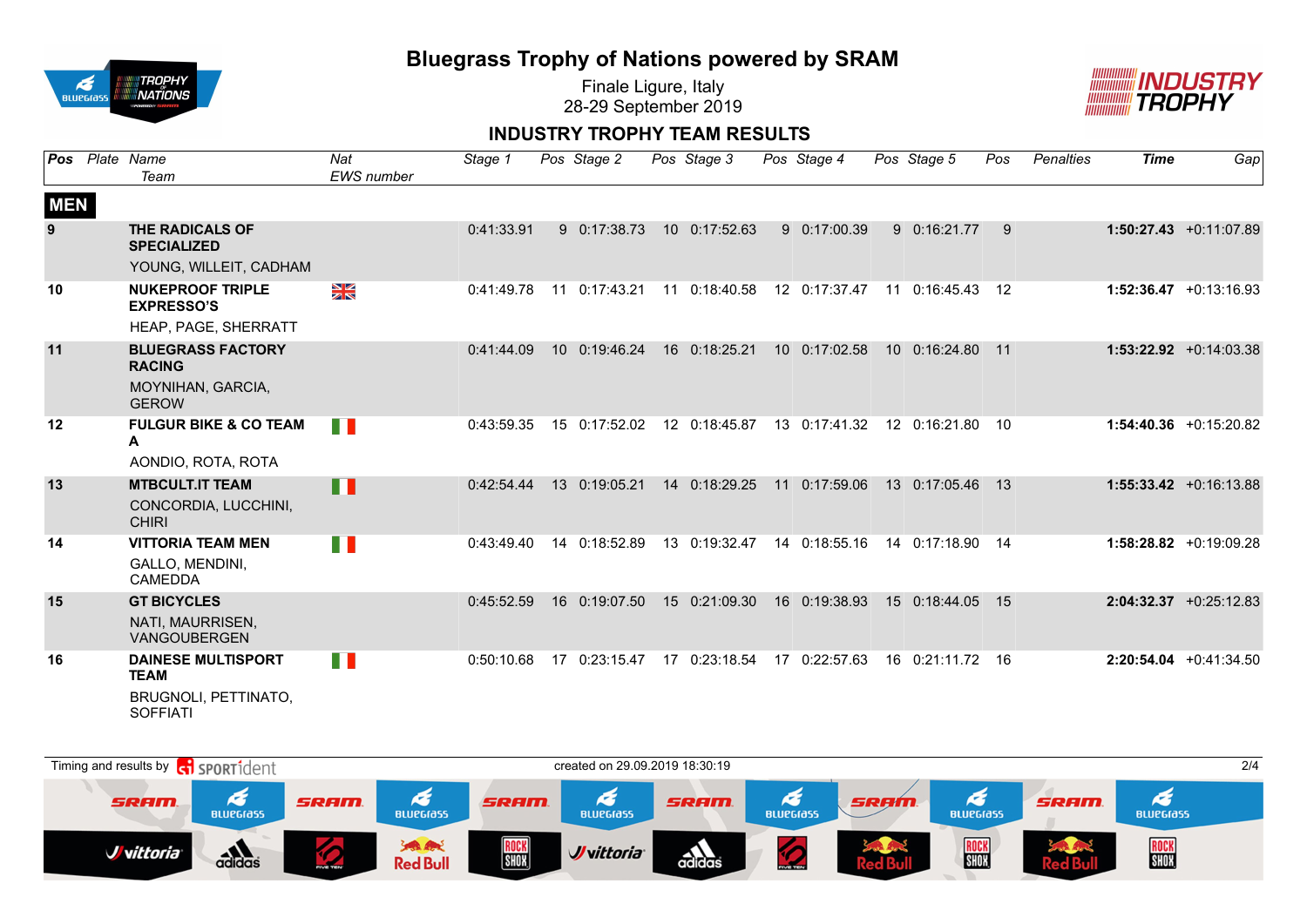

Finale Ligure, Italy 28-29 September 2019



#### **INDUSTRY TROPHY TEAM RESULTS**

|                | Pos Plate Name<br>Team                                                                | Nat<br>EWS number | Stage 1    | Pos Stage 2   | Pos Stage 3  |              | Pos Stage 4  | Pos Stage 5  | Pos          | Penalties  | <b>Time</b> | Gap                       |
|----------------|---------------------------------------------------------------------------------------|-------------------|------------|---------------|--------------|--------------|--------------|--------------|--------------|------------|-------------|---------------------------|
| <b>MEN</b>     |                                                                                       |                   |            |               |              |              |              |              |              |            |             |                           |
| <b>DNF</b>     | <b>FULGUR BIKE &amp; CO TEAM</b><br>в<br><b>BARUFFI, GIACOBINI,</b><br><b>BIANCHI</b> | H                 | 0:42:29.89 | 12 0:17:33.95 | 9 0:19:38.12 | 15           |              |              |              |            |             |                           |
| <b>MIXED</b>   |                                                                                       |                   |            |               |              |              |              |              |              |            |             |                           |
| 1              | <b>TRIBE ROCKY FRANCE -</b><br><b>URGE BP</b><br>BATISTA, REY, MENJOU                 | Ш                 | 0:42:42.86 | 1 0:17:40.52  | 2 0:17:38.82 |              | 1 0:18:04.59 | 2 0:15:52.91 | 2            |            | 1:51:59.70  |                           |
| $\overline{2}$ | <b>MARIN BIKES</b><br>ASHELFORD, JONES,<br><b>SUCH</b>                                |                   | 0:44:41.42 | 2 0:18:36.21  | 3 0:20:44.05 |              | 3 0:19:28.06 | 3 0:17:45.22 | 3            | 0:05:00.00 |             | $2:06:14.96 + 0:14:15.26$ |
| $\mathbf{3}$   | <b>TEAM LAPIERRE</b><br>PONTAL, VOUILLOZ,<br><b>GALLEAN</b>                           | Ш                 | 0:55:26.67 | 3 0:17:21.02  | 1 0:17:52.01 |              | 2 0:17:21.99 | 1 0:15:49.90 |              | 0:05:00.00 |             | $2:08:51.59$ +0:16:51.89  |
| <b>WOMEN</b>   |                                                                                       |                   |            |               |              |              |              |              |              |            |             |                           |
|                | <b>LES TROIS BAGUETTES</b><br>DUVERT, JONNIER,<br><b>CHARLES</b>                      | Ш                 | 0:44:51.79 | 0:18:49.99    | 0:19:47.66   | $\mathbf{1}$ | 0:19:00.57   | 1 0:17:09.39 | $\mathbf{1}$ |            | 1:59:39.40  |                           |
| $\mathbf{2}$   | <b>VITTORIA TEAM WOMEN</b><br>MISSIAGGIA, LUCCHINI,<br><b>CANCELLIERI</b>             | D.                | 0:52:09.98 | 2 0:23:47.25  | 2 0:24:02.90 |              | 2 0:23:22.30 | 2 0:22:21.08 | 2            |            |             | $2:25:43.51$ +0:26:04.11  |